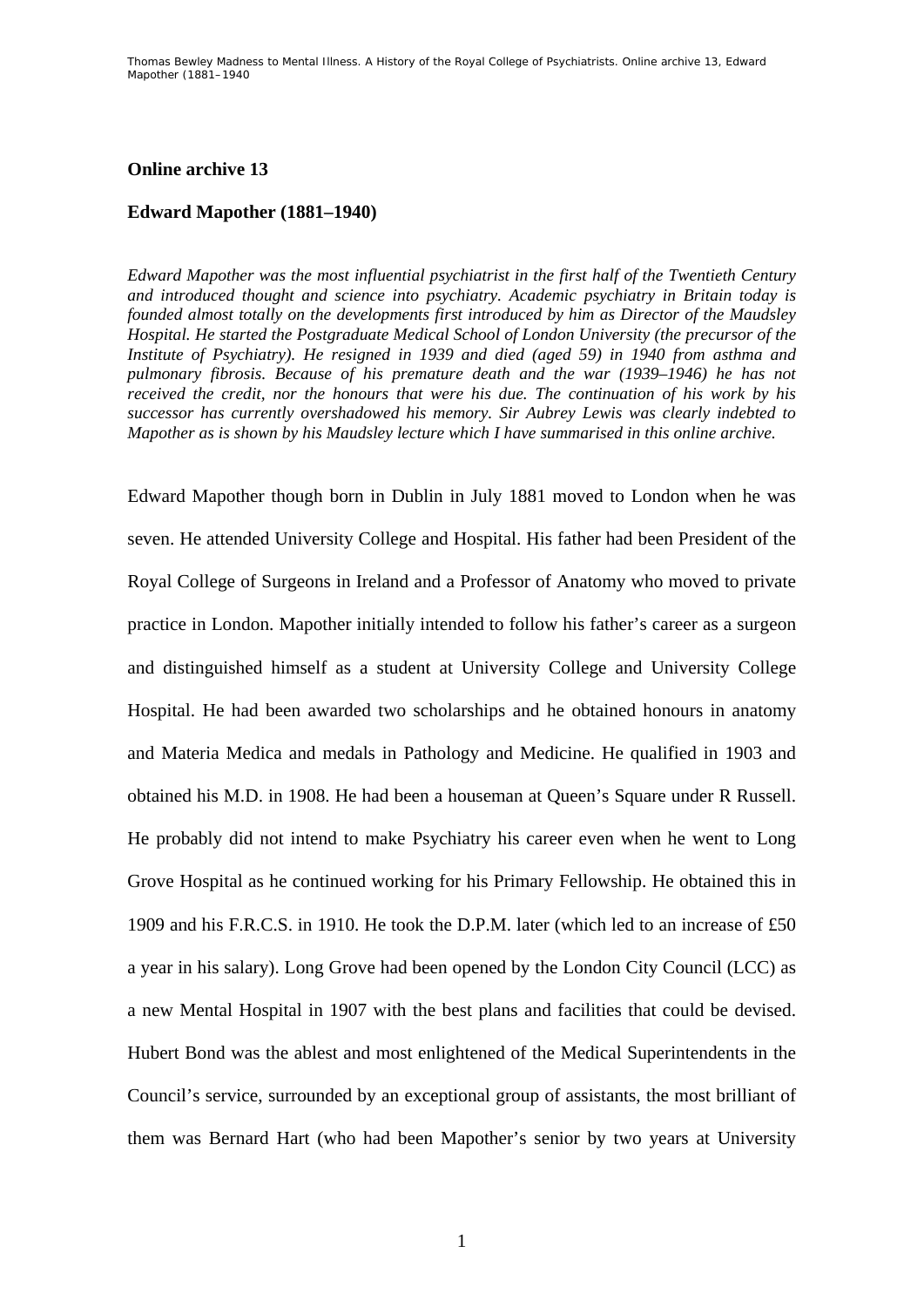College Hospital). Mapother first went to Long Grove as locum tenens and found an intellectual climate which was more like that of a University than of a mental hospital. He joined the regular staff in 1908.

Mapother's father had died in 1908. He had been a man of great energy and public spirit. He wrote a number of books on Public Health, was surgeon to two hospitals, and had concerned himself particularly with medical education and the fitness of the Dublin hospitals to teach pathology and other branches of medicine. In 1868 he had published a book on the Medical Profession and Medical Education which had won him the Carmichael Prize. It contained the following passage on mental hospitals: 'In the three kingdoms there are 261 of the profession directly concerned with the treatment of insanity, and it is surprising that so little attention is paid to the subject in the Schools. In Ireland no lectureship on the subject exists, but a few pupils attend one of the public asylums'. Later in the book he returned to this theme: 'The importance of the study of lunacy in asylums may be again dwelt on. In a School of Medicine there should be a Chair of Psychology, normal and abnormal. The profession is not gaining respect in this department, for a late Lord Chancellor and other legal authorities in England viewed as absurd the idea that medical men were better judges of the matter than other people'.

Before the First World War psychiatrists were generally seen as backward and inert, the ignorance of up to date medical knowledge on the part of many medical asylum medical officers was deplorable; research was trifling, text books were inadequate, treatment was not conducive to recovery. Other countries had faced the problem of mental diseases in a better manner. Though Mapother had initially aimed at a surgical career he switched to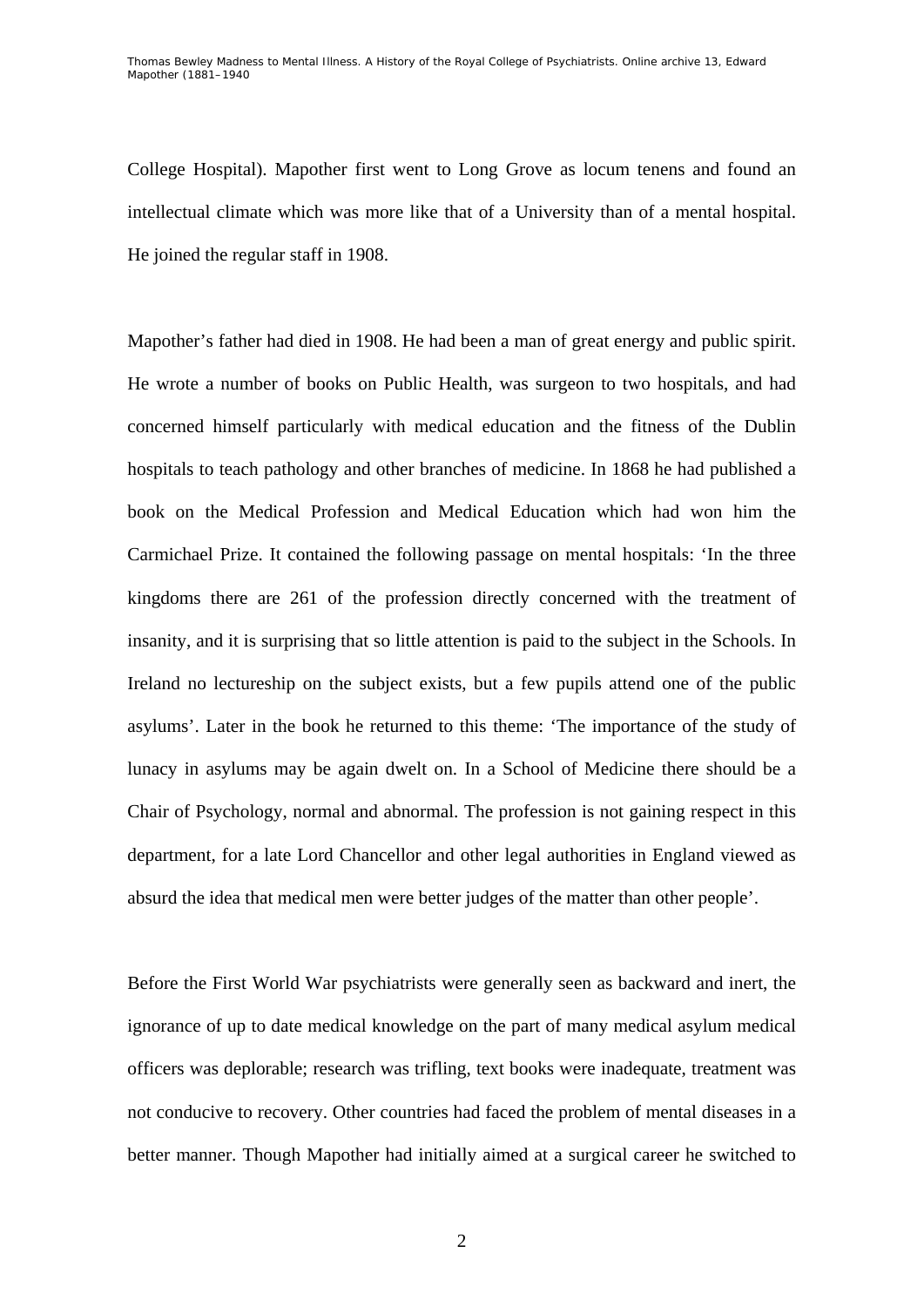psychiatry, possibly influenced by the ambience at Long Grove with Bond and the other staff. He may also have been influenced to some extent by his public-spirited, toughminded, progressive father. There were more than surface similarities between the two in their attitude to perennial medical topics. Quotations from the father's writings evoke memories of the son's pointed expression of uncompromising opinion. 'Instances of superstition and credulity in medical matter have afforded matter for volumes – in fact they have been rich carcases on which the worms of quackery have fattened'. 'Every hospital and dispensary attendant, still more readily every practitioner in fashionable life, can call to mind cases in which patients believed themselves cured by inert medicines'. 'People will believe in medical absurdities who will reason soundly on aught else in nature, and there seems no folly so ridiculous that it will not find minds ready to adopt it'. 'Public opinion, stimulated by the statements and addresses of many famous medical men, is gradually tending to the belief that hospitals are injudicious and old-fashioned institutions, and that a well organised system of home treatment is more calculated to aid the sick and at a lesser expense … This problem should be set at rest by the collection of reliable statistics and other data on the subject'. In spite of being engaged in much medico-political controversy 'because', as he said, 'of the rebellious spirit that is within me', this upright, outspoken man won much respect, and set a pattern for his son.

In 1908 Long Grove Asylum would have had much to commend itself to a young doctor with high standards. Hubert Bond was strongly in favour of classification according to behaviour; the minimum of locked doors; shrubberies instead of walls and fences; halfway homes for convalescent patients; abandonment of 'seclusion'; and other salutary 'modern' methods. In the open-minded and questioning company of his fellow Assistant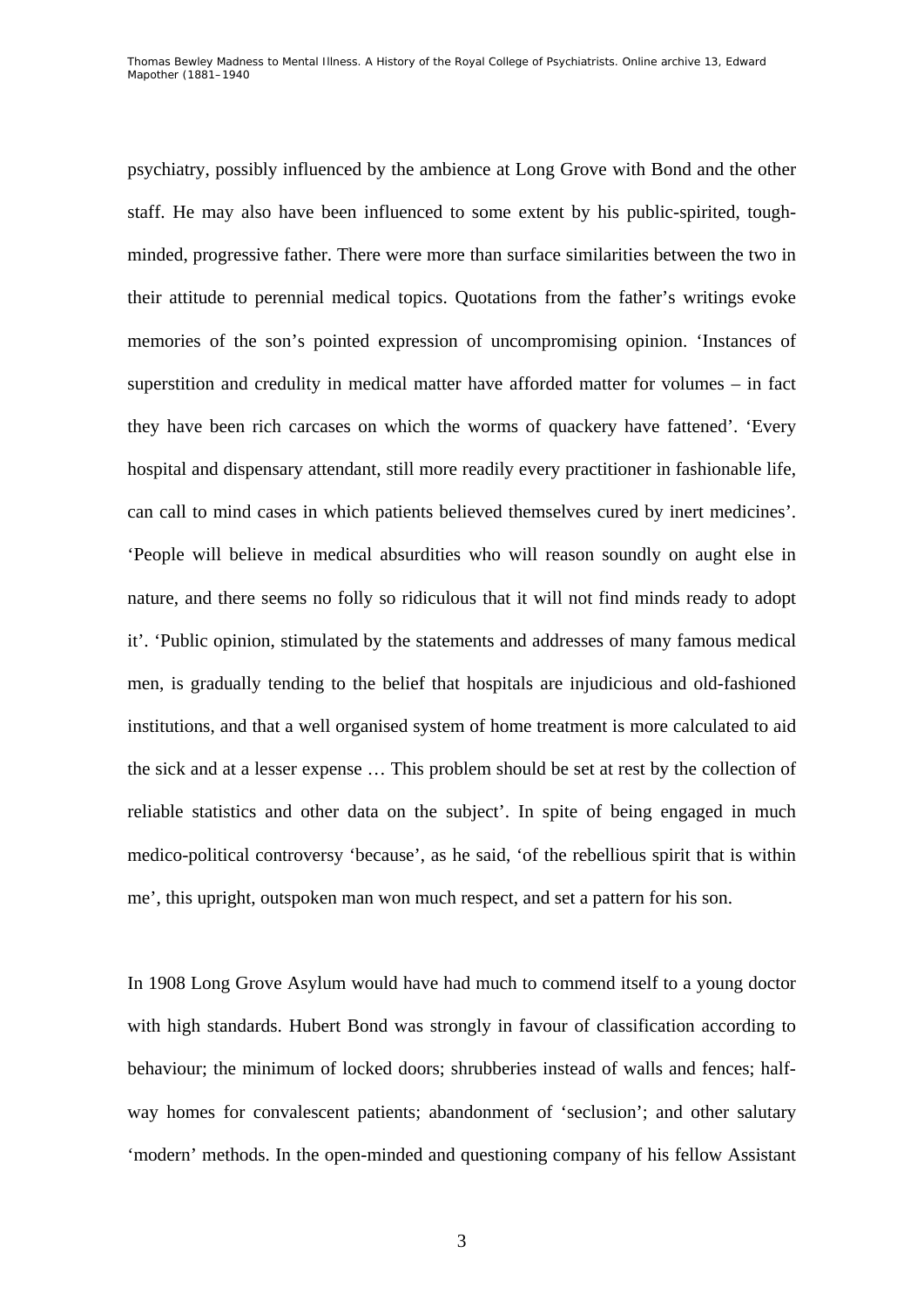Medical Officers, Mapother may have found what his own mental disposition and his father's example attracted him to. It was by no means a wholly critical approach: their chief line of interest was the relation of mental illness to philosophy and psychology, and especially to the novel findings and theories of Janet and Freud. Although the neuroses were still regarded as lying in the province of the neurologist, the Long Grove group of psychiatrists had acquired, through reading and untutored experiment, a familiarity with the problems of neurotic behaviour that equipped them to deal with the disorders of that nature brought to the surface in the First World War.

Mapother joined the Army in 1914. He worked as a surgeon in France, Mesopotamia, and then in India where his surgical work was handicapped by sciatica, following dysentery. He was brought home in the spring of 1917 and sent to Maghull, the training centre for treatment of neurosis in soldiers. He was then put in charge of two hospitals which formed the 'neurological wing' of a large general hospital. For nearly a year he was responsible for equipping these two hospitals, organising the daily routines, and maintaining discipline: 700 men passed through the hospitals. This experience stood him in good stead later on. He was demobilized in March 1919, and four months later was put in charge of the Maudsley Hospital, then occupied by the Ministry of Pensions. When the Ministry of Pensions vacated the Maudsley Mapother was appointed Medical Superintendent of the new unit. He had prepared himself by visiting early in 1922 many active European centres: Munich, Burghölzli, Cologne, Amsterdam, Utrecht and others. When the hospital was formally opened in 1923, Mapother stressed that 'it is the first institution of the kind to be founded in Great Britain on the lines of the neurological and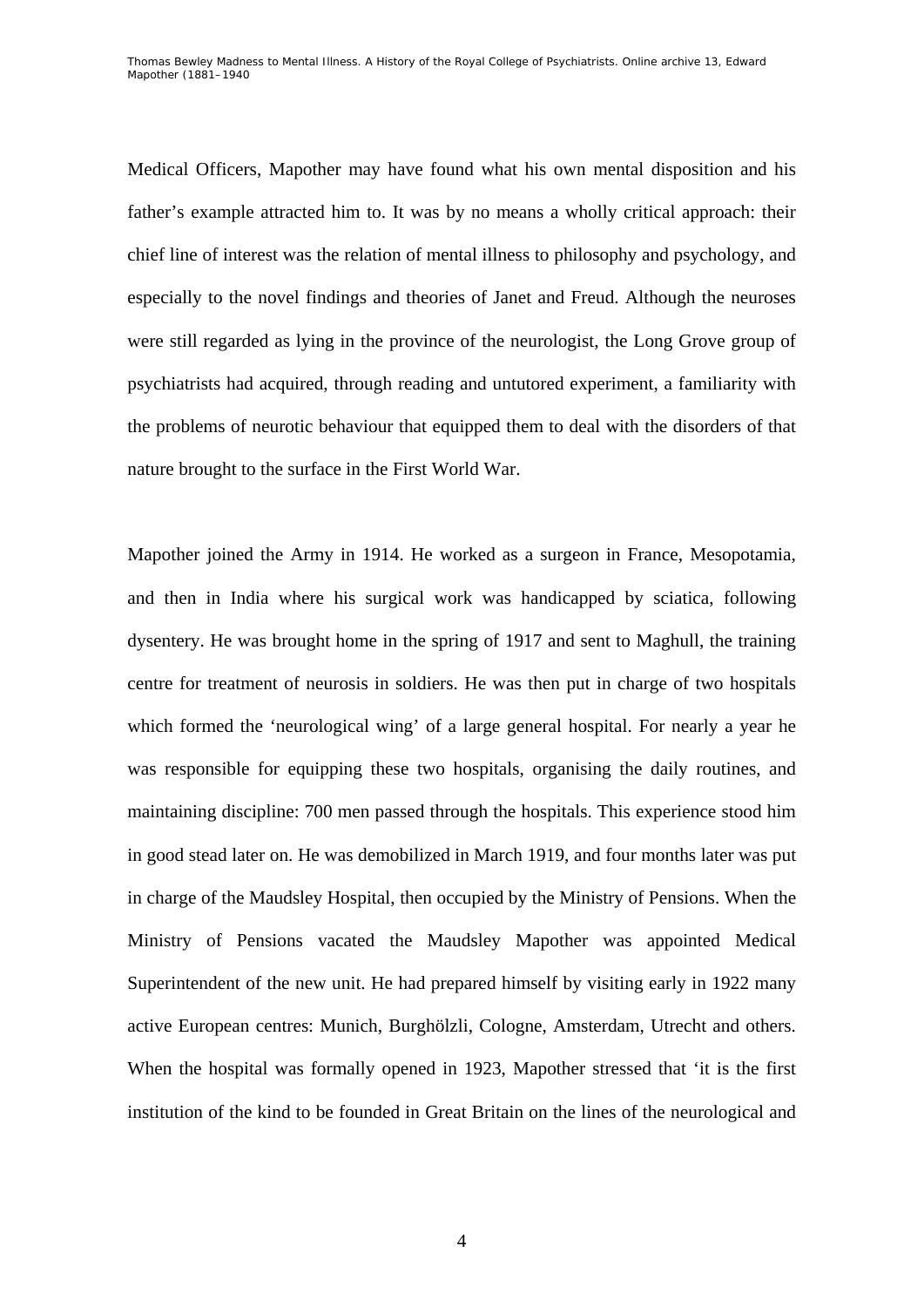Thomas Bewley *Madness to Mental Illness. A History of the Royal College of Psychiatrists*. Online archive 13, *Edward Mapother (1881–1940* 

psychiatric clinics of the Continent and America, designed for the combined treatment and investigation of organic nerve diseases, neuroses, and incipient psychoses'.

Mapother's energetic preparations, and especially his timely approach to general practitioners, ensured a lively start for the new hospital: during the first year 452 persons were treated as in-patients and 560 as out-patients. Besides four whole-time doctors on the staff, there were 11 unpaid clinical assistants, and in his first annual report Mapother made an interesting comment. He wrote that in psychotherapy as in physical treatment

'it is the function of such a hospital as the Maudsley to encourage an unprejudiced trial of every form of treatment offering a reasonable prospect of benefit rather than harm … I am extremely glad that among those who have acted as clinical assistants there was a considerable proportion of definite adherents of psycho-analysis. Though I find myself incapable of accepting all the alleged facts of any school of psycho-analysis, or the concepts proposed to resume them, yet there is no doubt of the great advance which the intensive methods introduced by these schools have made in our understanding of cases'.

Though his views about some features of psycho-analysis came to be expressed in later years with some acerbity, qualified and discriminating respect remained his lasting attitude.

There was a steady expansion of the Hospital's work. This included provision for more patients (they numbered 200 by 1935 plus an extra 35 in a ward of King's College Hospital). New buildings were set up: a large out-patient department (1936); a Villa to house disturbed patients (1932); children's block (1937); a wing for private patients (1938). Most of the burden for planning these extensions rested on Mapother, in conjunction with the Council architect. He had a clear grasp of what he wanted and how it could be achieved. By the time war was declared in 1939 the number of beds, apart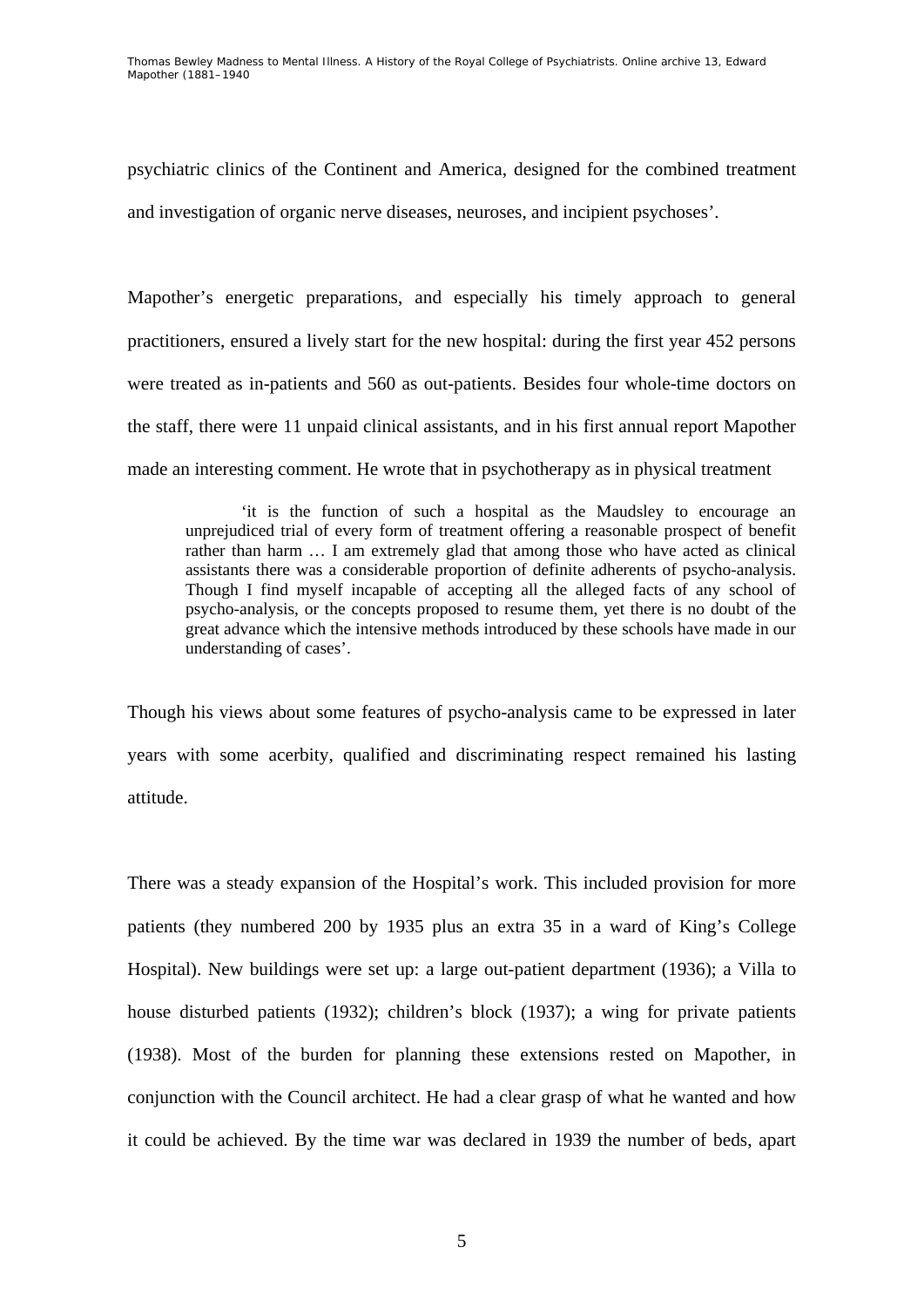from the ward in King's College Hospital, had risen to 290. The medical staff had increased to 15, and the nursing staff to 143. Out-patient services had been instituted by the Maudsley staff from 1932 at three of the Council's general hospitals in North London; 1500 psychiatric patients were seen there per annum, in addition to those (over three thousand) seen at the Maudsley itself.

One of his most cherished projects was the creation of a neurological or neuropsychiatric unit at the Maudsley. From 1934 onwards he made unremitting efforts to turn it into a reality. At first he saw it as forming a liaison between King's College Hospital and the Maudsley and as a corollary to his belief that the future of psychiatry in this country depended essentially on its development as a branch of neurological science (though not as the clinical province of the neurologist). He approached Dr Alan Gregg to ask if the Rockefeller Foundation would provide the funds for the necessary premises; the response was discouraging. Undaunted, Mapother considered putting up the money himself, as an anonymous donor.

In 1937 the Council's architect put forward a scheme for the proposed Unit – a four storey building housing 100 patients, which would cost £80,000 to put up. Mapother therefore broached the matter again with Alan Gregg. The response was more positive this time. He was told that the Rockefeller foundation might make a substantial endowment (say £200 000) for research and teaching at the Maudsley provided that a comparable sum was obtained from a British source. Mapother then asked whether if the LCC provided £100 000 for the neuropsychiatry building and £20 000 a year for its maintenance this would meet the stipulation of a matching grant. The reply was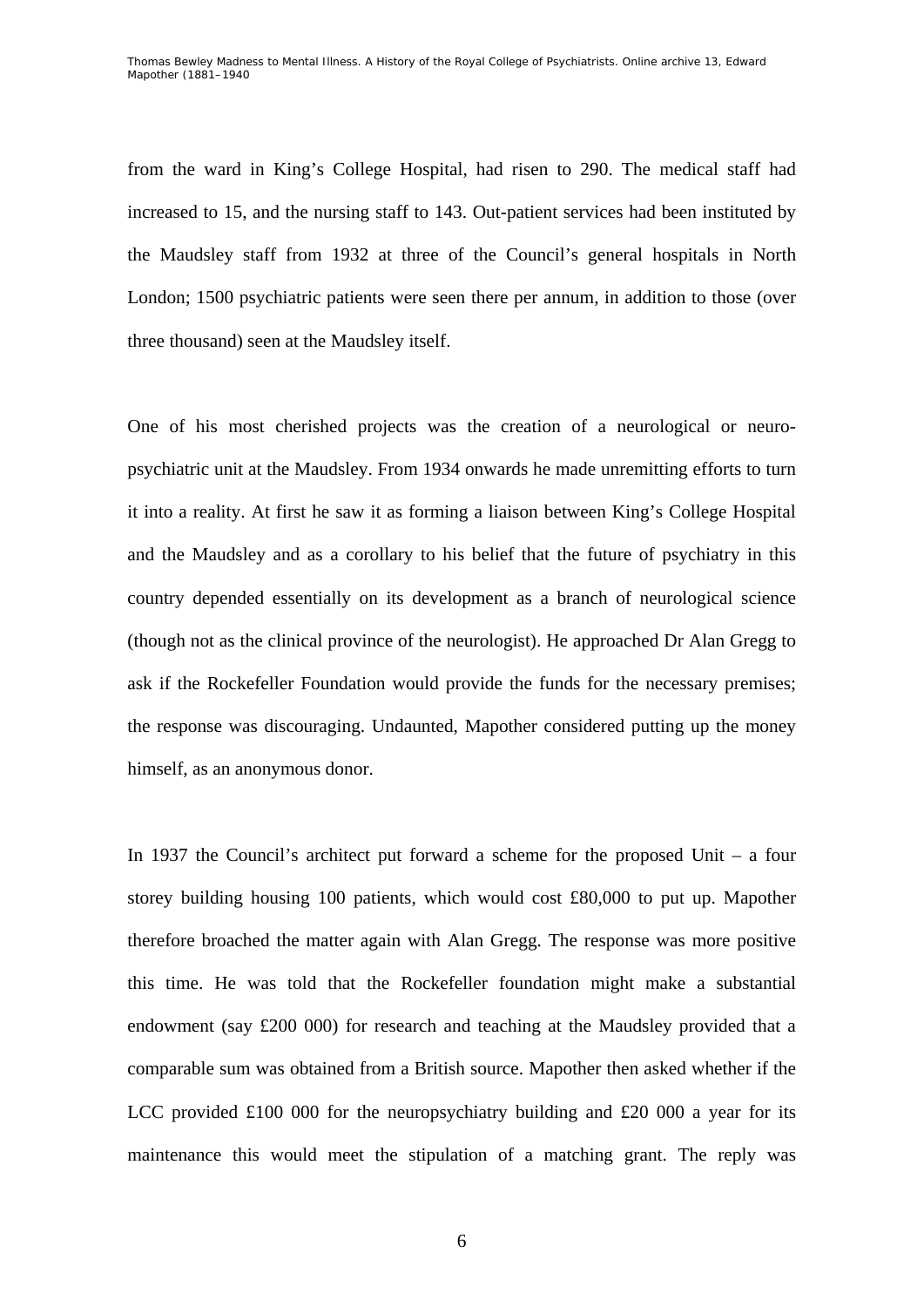encouraging, though no promise was made on behalf of the Foundation. The Finance Committee in February 1939 said they doubted whether the proposal should be proceeded with unless there was a promise of Government assistance. That was its deathknell in that form.

The academic standing of the Maudsley meant a great deal to Mapother. He was determined that the Maudsley should be recognized as one of its Schools of London University, and a diploma instituted for post-graduates. In 1924 the Maudsley received this status, on the understanding that the Advisory Board would consist of representatives of the teachers as well as of the Hospital Subcommittee. The Council having given the required assurances the next step was to ask the University to establish Chairs, of which the first incumbents would be Mapother and Golla and in November 1936 the title of Professor was conferred on the two men, and their duties, inter alia, were 'to organize a department of clinical research'. Mapother seized the opportunity to advance his proposals for reorganising the medical staff of the Maudsley on lines which combined, as he put it, 'features of the Post-Graduate Hospital, Hammersmith, with others found at Voluntary Hospitals which undertake teaching of a special branch of medicine (such as the National Hospital, Queen Square)'. When the question of a professorship had been put before the Clerk of the Council, Sir George Gater, he had asked what would be the ultimate probable effect of the proposals upon the staffing of the Hospital. This was an opening for Mapother, to put the case for enlargement. The furtherance of research had from the outset been a main purpose of the Hospital. Maudsley left an additional £10 000 in his will specifically to this end. For some years this was the only fund on which investigators could draw for apparatus and any other expenses. Clinical research had to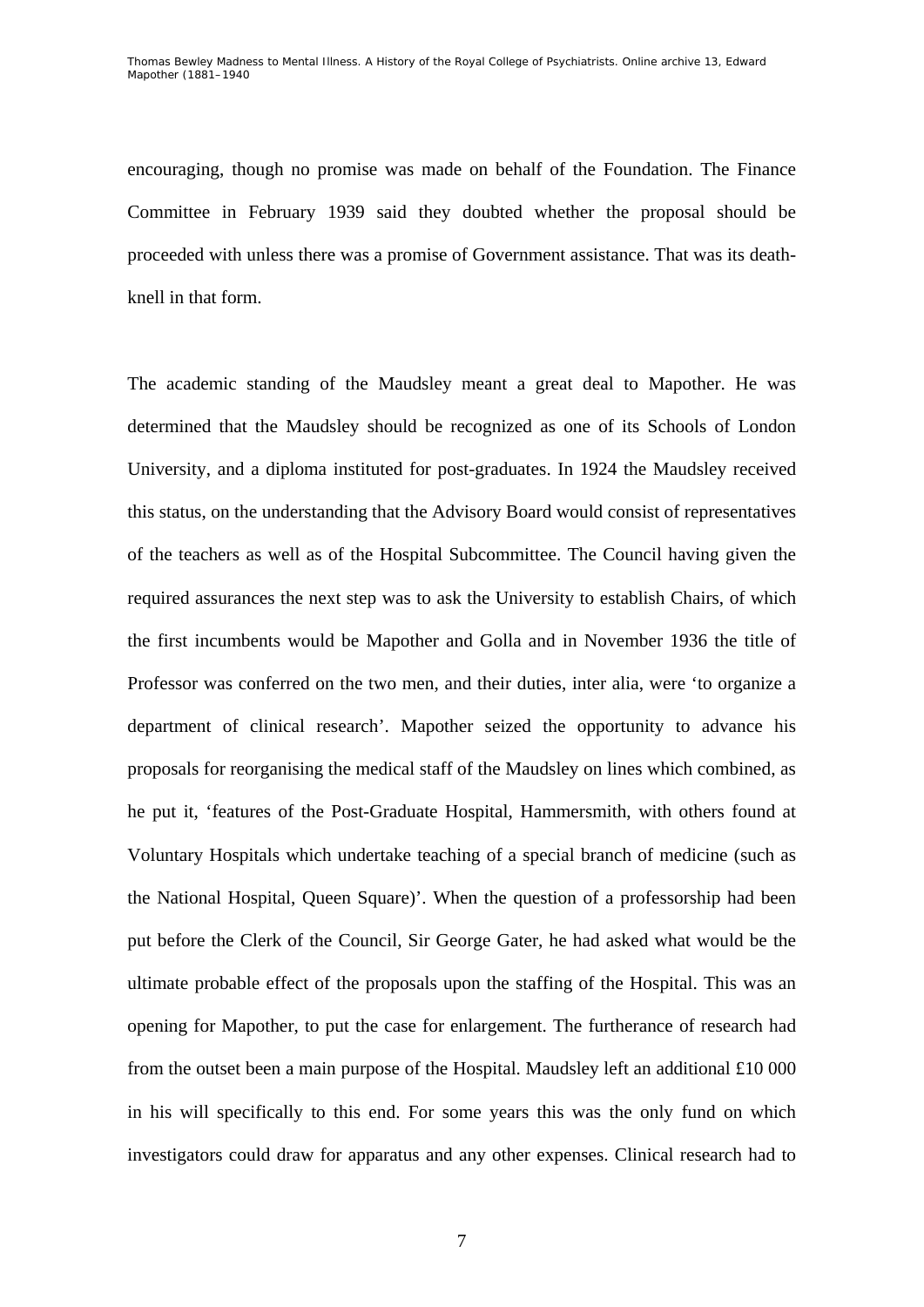be done in the scanty spare time of the hospital staff. Central funds were negligible. In 1914 the Government made a grant of £1600 to cover psychiatric research for the whole country for that year. It is therefore remarkable how much was in fact accomplished in the Hospital and in the Laboratory during Mapother's 10 years after the opening of the Maudsley.

Mapother had approached the Commonwealth Fund of America and in 1931 the Fund created two whole time research fellowships at the Hospital and the Laboratory. This grant was renewed for four years. The holder of one of the fellowships in 1934 was Mayer-Gross who had had to leave Germany. The persecutions in that country led the Rockefeller Foundation to provide personal grants for evicted German scholars and in the years 1934–35 Mayer-Gross and Erich Gurrmann were supported in this way. But this was a small instalment of what Mapother had long wanted. In 1930, when he spent two months in the United States, he had called on the Rockefeller Foundation to ask about the possibility of their endowing research at the Maudsley and the Central Pathological Laboratory. The matter was referred to Alan Gregg, who came to London and discussed the general proposal, particularly Mapother's view that 'the great lack of the Maudsley is research by real specialists in a number of subjects contributory to psychiatry, for example biochemistry, psychology, genetics.' Mapother then formally submitted to the Foundation a considered appeal for endowment of an Institute. This was an ambitious, detailed statement persuasively argued in an extensive document – almost a book. In effect it requested funds to provide for a Clinical Director-Professor and six senior workers in the fields of genetics; endocrinology; morbid anatomy; experimental psychology; infection, (e.g. encephalitis) and metabolism. Mapother made incidental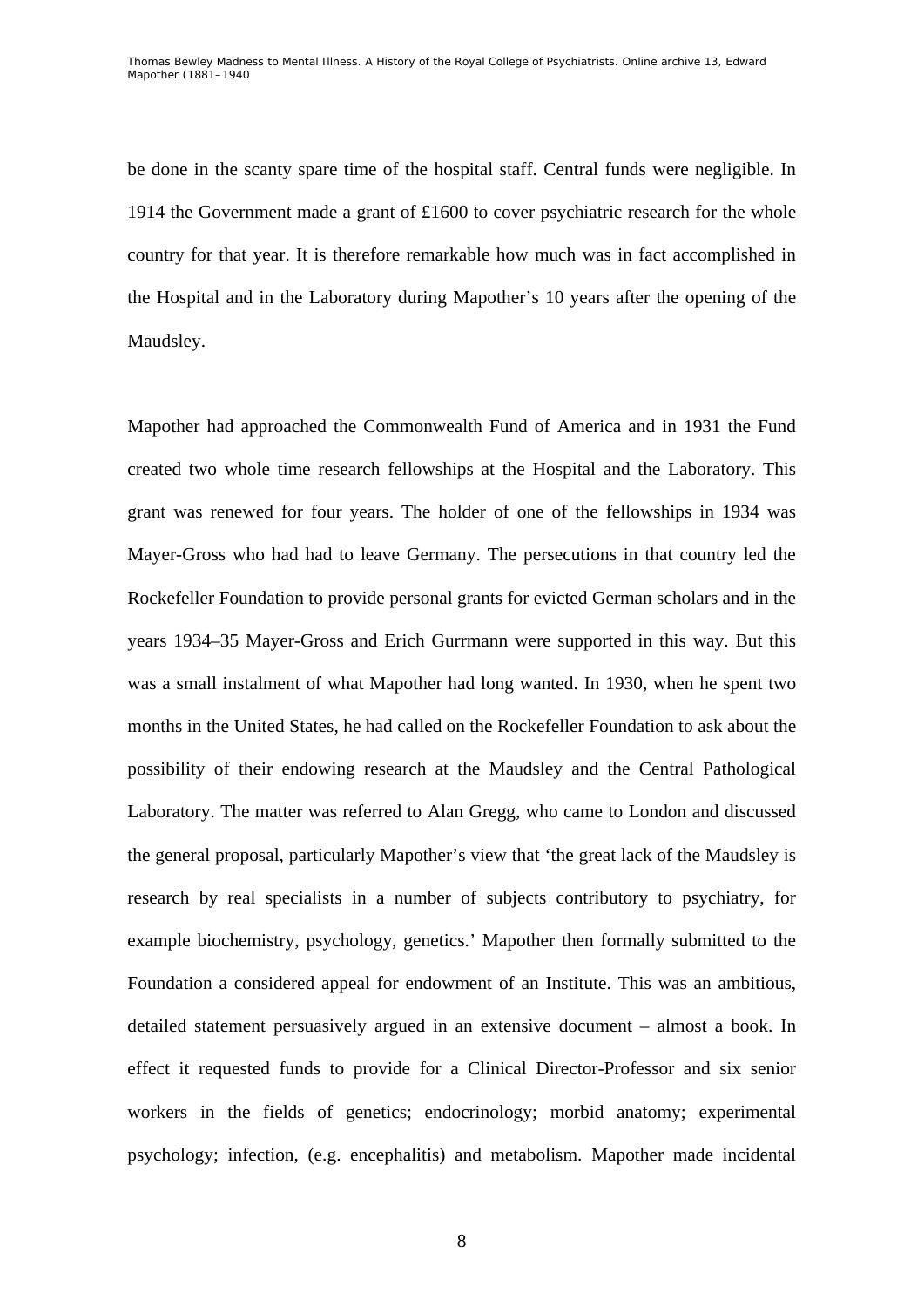pungent observations. Thus with endocrinology he bracketed sexual processes: 'however limited his taste for pornography, no psychiatrist can doubt the vast influence of sexual processes in relation to "functional" nervous disorder'. The appeal to the Rockefeller Foundation was submitted in March 1931. It was an inauspicious time, after some months they had to postpone any action on it because of the continuing economic crisis. That was in December 1931. Mapother took the matter up again after a decent interval and in a warmer financial climate, with the result that for three years, from 1935 to 1938, the Foundation provided the salaries of five senior research workers, two of whom worked in the Hospital, and three in the Laboratory. In 1938 they undertook to provide £25 000 for the ensuing 5 years, and the grant holders were thus assured of continuous support during the War. If it had not been for the Rockefeller subvention important developments in psychology would not have been possible, and the research programme built up in previous years would have been in jeopardy.

Mapother's first papers (1911–1914) had a strong neurological bent: they were concerned with such topics as mental symptoms in choreiform disorders, aphasia in general paralysis, and intrathecal treatment of this disease: they contained few original observations. But in 1922 he published a paper of very different tenor. It was a study in psycho-pathology, reporting in detail how fantasies of childhood and adolescence had later provided the content of a young woman's schizophrenic delusions. He drew attention to the 'wealth of meaning which, without any far-fetched interpretations or assumptions, lay behind the apparently disconnected symptoms'. And he added: 'In practically all properly investigated cases of insanity, it is found that it is the result of the summation of multiple causes, effective in combination, though inadequate singly. It is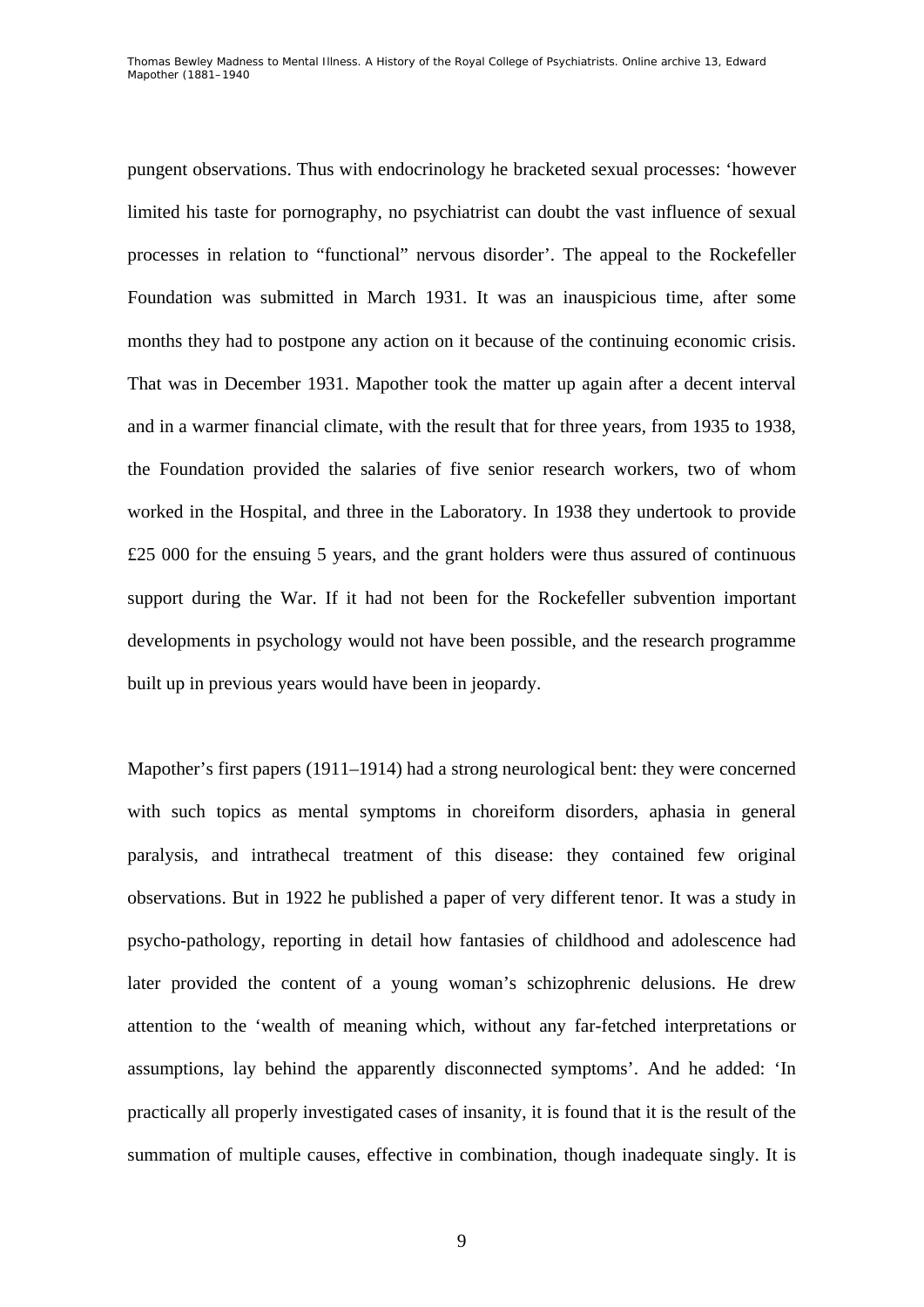this that renders all controversy between extremists of the physiogenic and psychogenic schools so futile'. While expressing dissent from some psychoanalytic tenets, Mapother asserted that 'the time is past for crying that Freud's findings as to the contents of the neuroses and psychoses are horrid … and for substituting witticism for criticism'. Nevertheless he allowed himself in subsequent years to combine the two, on occasion.

When the Hospital had been open for ten years, Mapother reviewed its situation and needs in a memorandum for the Council, a document of some 15,000 words, skilfully presented, and realistic. The picture of achievement was compelling: a bold building programme was being carried through, extended services were being provided, and the Hospital had grown steadily in reputation and status. But it had been uphill work, sometimes carried out only by hand-to-mouth expedients. Mapother decided that it was now advisable to outline a considered policy for the next decade. His aim was that the Hospital and Laboratory should 'become the central resort of all psychiatrists of the British Commonwealth, and of such other English-speaking psychiatrists as come to Europe for study. Jointly the Hospital and Laboratory should carry on such functions as are performed for German psychiatry by the Clinic and Forschungsanstalt in Munich'. He recognised that the staff of the Maudsley was not yet equipped to teach at this level 'the point is that such teachers should be created.' To this end the functions hitherto exercised by the Medical Superintendent should be divided between a medical administrator and a clinical director: the latter should have University status as Professor. The staff structure in other respects should cease to conform to the pyramidal pattern familiar in mental hospitals and should be assimilated to that of the teaching hospitals 'in respect of their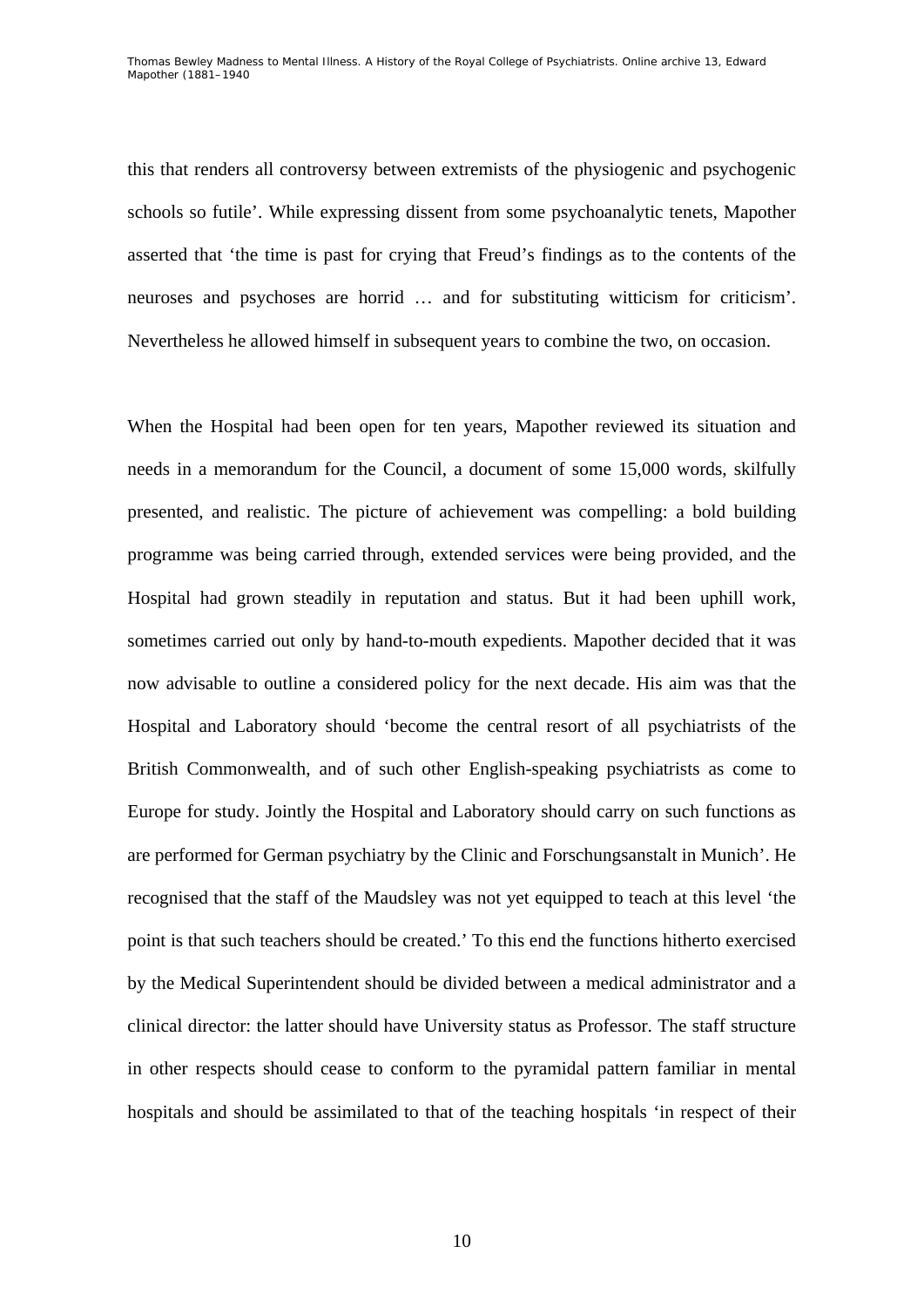best features'. There was a simplicity about the mental hospitals model for the Maudsley 'which is found to be fatal to the complexity of its functions'.

In 1936 his essential proposals for reorganization were made public in the Medical Superintendent's Report covering the previous four years. After that they germinated for a couple of years. In the autumn of 1938 they were formally submitted to the LCC Subcommittee, where discussion turned mainly on two matters: should the next Medical Superintendent be allowed to engage in private practice, and what should be the relationship of the Medical Superintendent to the Clinical Director-Professor. There was strong opposition to private practice, and hesitation about making the relation of Superintendent to Professor a diarchy of equals, with defined spheres of duty and authority. Most of the other details of staff reorganization were accepted by the Subcommittee: they concerned some twenty doctors of varying seniority; six of them to be part-time psychotherapists.

Among the disputed staff appointments were those designed entirely for psychotherapy. Here was an apparent conflict between Mapother's actions and his beliefs. He made provision for psychotherapy, while doubting the theoretical basis on which it rested in its most developed form, i.e. psychoanalysis. A concise statement of his attitude was put forward in 1932. 'The Maudsley Hospital has always stood, as its founder did, for the conception which may be termed the "continuity" of all forms of mental disorder and for the compatibility of treatment within one building of all grades of it. In speaking of the "continuity" of mental disorder, one means that this is a collective term for a medley of different anomalous reactions, and that the ratio in which these various anomalies are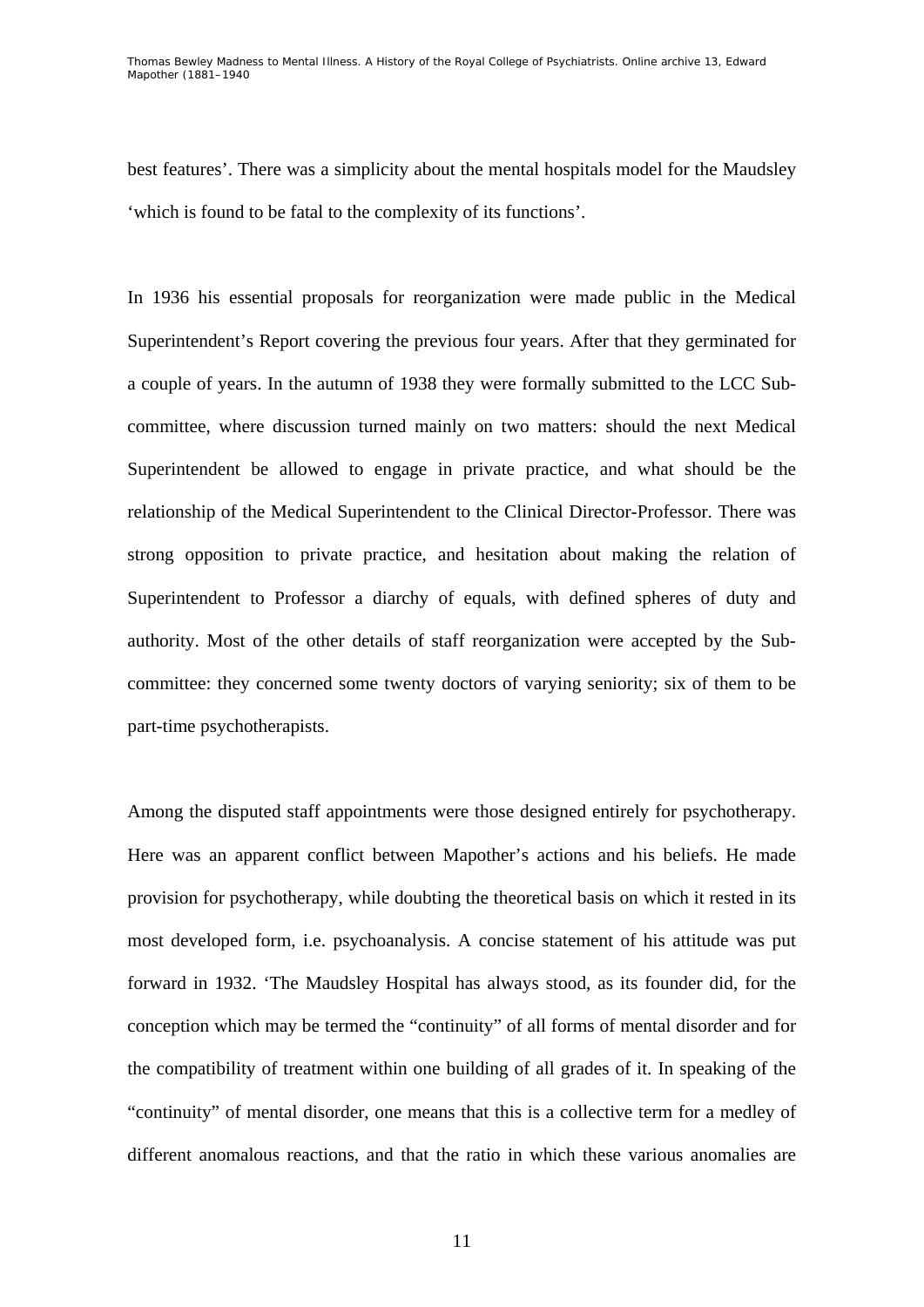inter-mixed even in a single case is infinitely variable and so is the possible intensity of each anomaly … The vogue of such artificial simplicities as classification into "neuroses" and "psychoses" is dying out; so is belief in the view that clinical pictures can be isolated and given a descriptive label to which one can relate with any useful constancy a general causation, treatment and course, without the balanced considerations of a multitude of individual factors …

There is no doubt that mental stress is the commonest single factor that can be identified in 'functional' cases. There is equally little doubt that in most of these psychotherapy, however empirical, is the chief active contribution to recovery which is possible … Personally I feel that if psychothology is to rise like other branches of biology from the anecdotal to the scientific level, and if psychotherapy is to become rational and to define its limitations, then uncontrolled clinical findings must clearly be supplemented by observations as to the effect of standard experiences under experimental conditions capable of repetition.'

The last paper Mapother wrote was an appreciation of Freud's work for the Memorial Meeting of the R.S.M. held shortly after Freud's death. In it he acclaimed Freud's genius for 'fertility in hypothesis and the penetration with which he discerned analogies and connotations where they had never before been explicitly noted … He brought to psychology and psychiatry more of the imagination of the great artist than of the stolid objectivity and rigid logic of the scientist …'